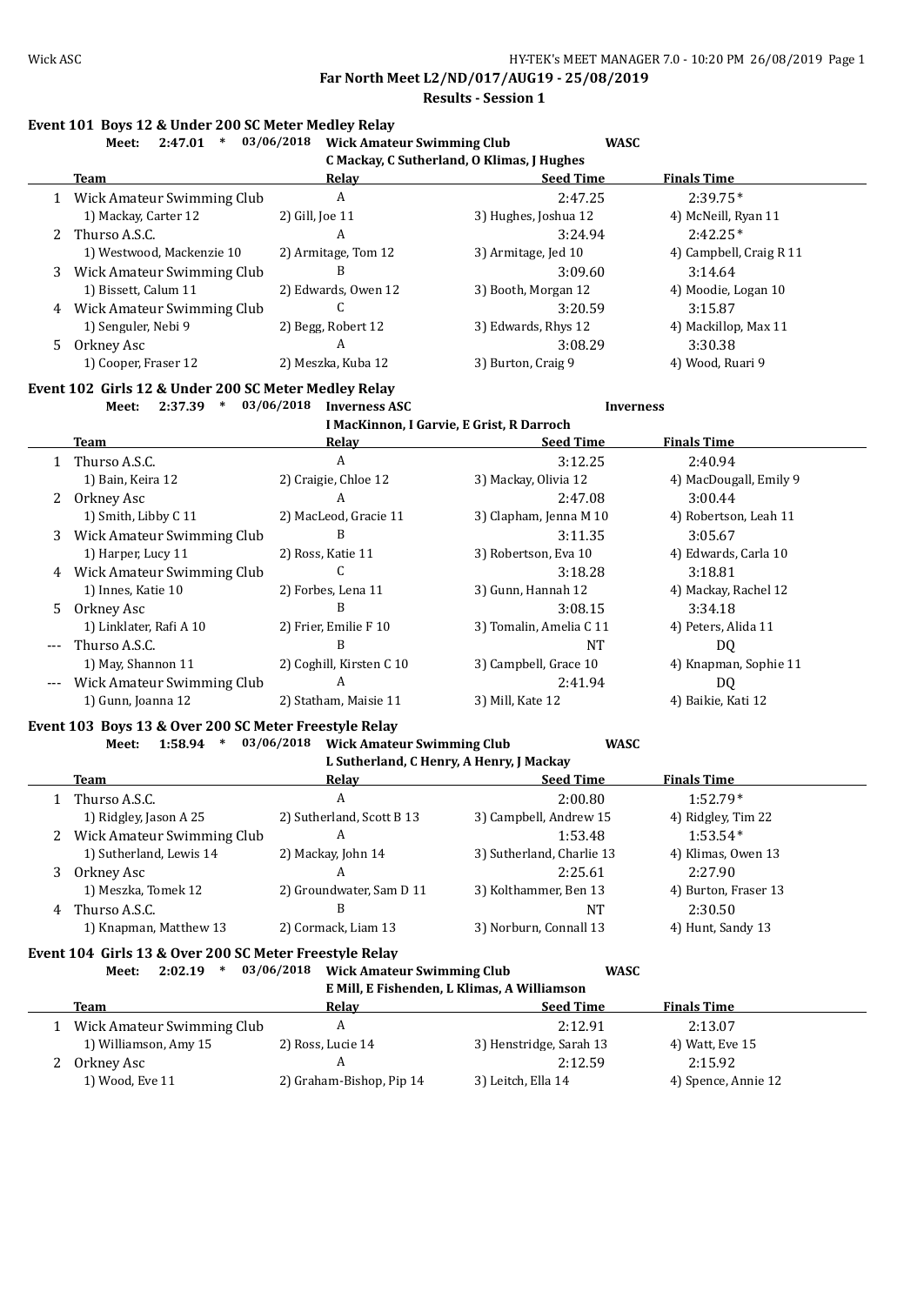**Results - Session 1**

### **Event 105 Boys 10 & Under 25 SC Meter Butterfly**

|       | 19.62<br>$\ast$<br>Meet: | 03/06/2018 | <b>George Hamer</b>        | <b>Nairn</b>     |                    |
|-------|--------------------------|------------|----------------------------|------------------|--------------------|
|       | <b>Name</b>              |            | Age Team                   | <b>Seed Time</b> | <b>Finals Time</b> |
|       | Armitage, Jed            | 10         | Thurso A.S.C.              | 19.04            | $16.94*$           |
|       | 2 Senguler, Nebi         | 9          | Wick Amateur Swimming Club | 19.18            | 18.88*             |
| 3.    | Westwood, Mackenzie      | 10         | Thurso A.S.C.              | 20.05            | 21.26              |
| 4     | Moodie, Logan            | 10         | Wick Amateur Swimming Club | NT               | 24.29              |
| 5.    | Wood, Ruari              | q.         | Orkney Asc                 | 25.40            | 25.10              |
| 6     | Mackay, Alexander        | 10.        | Wick Amateur Swimming Club | 33.86            | 26.98              |
|       | McNeill, Harry           | 9          | Wick Amateur Swimming Club | <b>NT</b>        | 28.50              |
| 8     | Robertson, Euan J        |            | 9 Orkney Asc               | 38.63            | 35.73              |
| $---$ | Burton, Craig            |            | Orkney Asc                 | 24.65            | DQ                 |

#### **Event 106 Girls 10 & Under 25 SC Meter Butterfly**

|     | $\ast$<br>18.01<br>Meet: | 03/06/2018 | <b>Alison Wood</b>            | <b>TAIN</b>      |                    |  |
|-----|--------------------------|------------|-------------------------------|------------------|--------------------|--|
|     | <b>Name</b>              |            | Age Team                      | <b>Seed Time</b> | <b>Finals Time</b> |  |
|     | Robertson, Eva           |            | 10 Wick Amateur Swimming Club | 19.45            | 18.70              |  |
|     | Clapham, Jenna M         | 10         | Orkney Asc                    | 19.51            | 18.94              |  |
| 3   | Edwards, Carla           | 10         | Wick Amateur Swimming Club    | 20.34            | 19.48              |  |
| 4   | MacDougall, Emily        | 9          | Thurso A.S.C.                 | 21.54            | 19.96              |  |
| 5.  | Coghill, Kirsten C       | 10         | Thurso A.S.C.                 | 22.06            | 20.69              |  |
| 6   | Campbell, Grace          | 10         | Thurso A.S.C.                 | NT               | 20.87              |  |
|     | Mackenzie, Alana         | 10         | Thurso A.S.C.                 | <b>NT</b>        | 22.50              |  |
| 8   | Innes, Katie             | 10         | Wick Amateur Swimming Club    | 21.27            | 22.96              |  |
| 9   | Linklater, Rafi A        | 10         | Orkney Asc                    | 23.90            | 23.56              |  |
| 10  | Buck, Sydney             | 9          | Orkney Asc                    | 26.19            | 23.94              |  |
| 11  | Swanson, Freya           | 10         | Thurso A.S.C.                 | NT               | 27.44              |  |
| 12  | Frier, Emilie F          | 10         | Orkney Asc                    | 32.41            | 28.09              |  |
| 13  | Clapham, Rhian E         | 8          | Orkney Asc                    | 28.21            | 28.42              |  |
| 14  | Waller, Esme             | 8          | Thurso A.S.C.                 | <b>NT</b>        | 30.69              |  |
| 15  | Trueman, Beth            | 10         | Thurso A.S.C.                 | <b>NT</b>        | 31.37              |  |
| --- | Tucker, Megan            | 8          | Wick Amateur Swimming Club    | NT               | DQ                 |  |

### **Event 107 Boys 11-12 50 SC Meter Butterfly**

|       | $\ast$<br>39.69<br>Meet: | 03/06/2018 | <b>Marcus Ritchie</b>      | <b>TAIN</b>      |                    |  |
|-------|--------------------------|------------|----------------------------|------------------|--------------------|--|
|       | Name                     |            | Age Team                   | <b>Seed Time</b> | <b>Finals Time</b> |  |
|       | Austin, Lewis            | 12         | Tain Asc                   | 34.00            | $32.11*$           |  |
|       | Armitage, Tom            | 12         | Thurso A.S.C.              | 37.84            | 35.88*             |  |
| 3.    | Hughes, Joshua           | 12         | Wick Amateur Swimming Club | 39.90            | 39.39*             |  |
| 4     | Gill, Joe                | 11         | Wick Amateur Swimming Club | 43.19            | 45.05              |  |
| 5.    | McNeill, Ryan            | 11         | Wick Amateur Swimming Club | 50.21            | 46.26              |  |
| 6     | Macleod, Louie           | 11         | Tain Asc                   | 47.25            | 46.29              |  |
|       | Williamson, Aiden        | 11         | Thurso A.S.C.              | 54.84            | 48.68              |  |
| 8     | Edwards, Owen            | 12         | Wick Amateur Swimming Club | 51.87            | 49.68              |  |
| 9     | Campbell, Craig R        | 11         | Thurso A.S.C.              | 48.41            | 51.54              |  |
| 10    | Bissett, Calum           | 11         | Wick Amateur Swimming Club | 52.63            | 53.56              |  |
| 11    | Begg, Robert             | 12         | Wick Amateur Swimming Club | 59.06            | 1:01.29            |  |
| 12    | Mackillop, Max           | 11         | Wick Amateur Swimming Club | 1:00.07          | 1:04.75            |  |
| 13    | Groundwater, Sam D       | 11         | Orkney Asc                 | 1:07.33          | 1:05.55            |  |
| $---$ | Booth, Morgan            | 12         | Wick Amateur Swimming Club | 51.07            | DQ                 |  |
| ---   | Cooper, Fraser           | 12         | Orkney Asc                 | NT               | DQ                 |  |
| ---   | Meszka, Tomek            | 12         | Orkney Asc                 | 42.81            | DQ                 |  |
| $--$  | Edwards, Rhys            | 12         | Wick Amateur Swimming Club | 52.69            | DQ                 |  |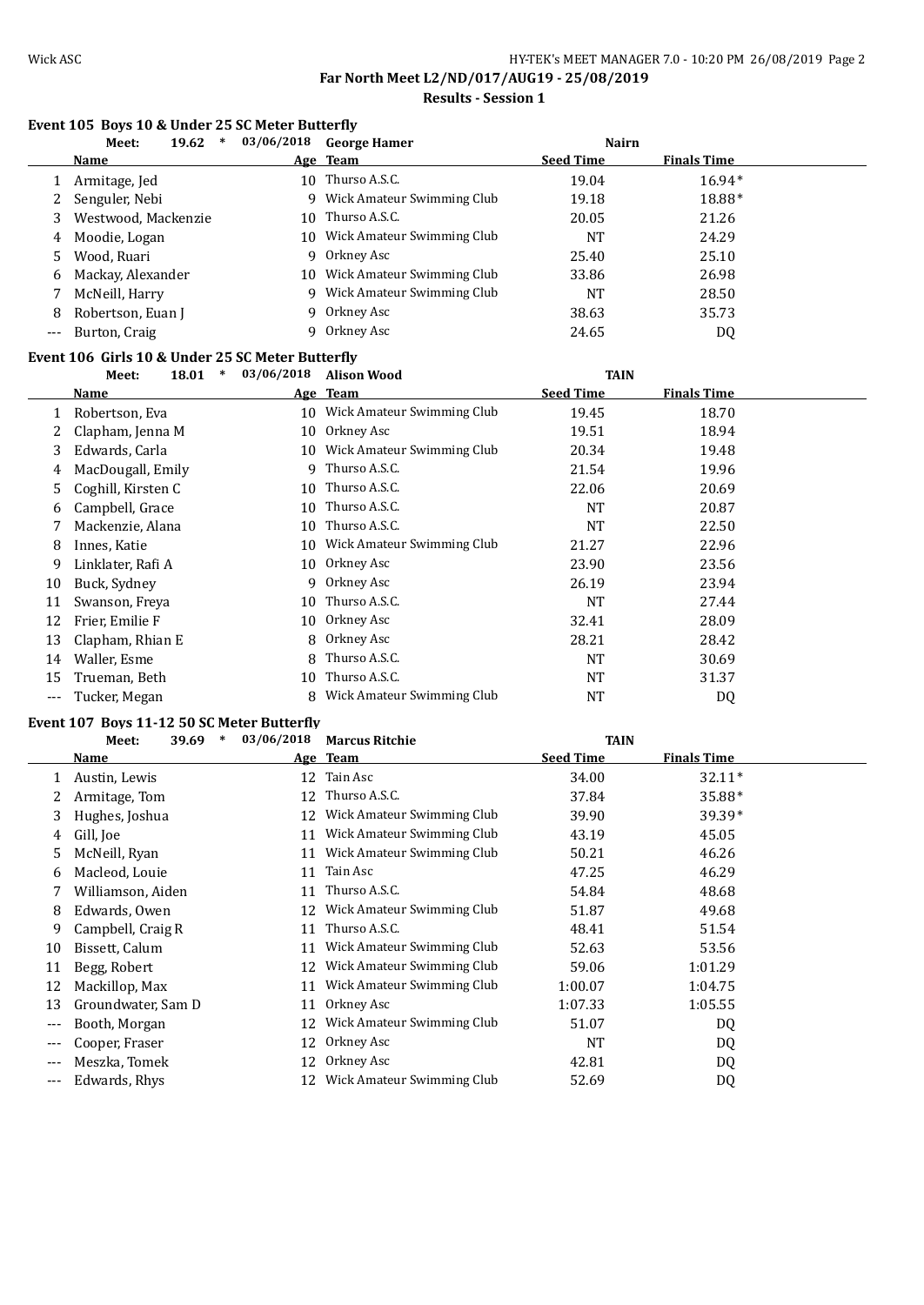# Wick ASC WICK ASC HY-TEK's MEET MANAGER 7.0 - 10:20 PM 26/08/2019 Page 3

**Far North Meet L2/ND/017/AUG19 - 25/08/2019 Results - Session 1**

# **(Event 107 Boys 11-12 50 SC Meter Butterfly)**

|       | <b>Name</b>                                 |                 | Age Team                      | <b>Seed Time</b> | <b>Finals Time</b> |  |
|-------|---------------------------------------------|-----------------|-------------------------------|------------------|--------------------|--|
|       | Mackay, Carter                              |                 | 12 Wick Amateur Swimming Club | 40.39            | <b>DQ</b>          |  |
|       | Event 108 Girls 11-12 50 SC Meter Butterfly |                 |                               |                  |                    |  |
|       | 30.84<br>$\ast$<br>Meet:                    | 03/06/2018      | <b>Elise Cosens</b>           | <b>TAIN</b>      |                    |  |
|       | Name                                        |                 | Age Team                      | <b>Seed Time</b> | <b>Finals Time</b> |  |
| 1     | Ross, Eleanor                               |                 | 12 Tain Asc                   | 34.84            | 35.06              |  |
| 2     | Mill, Kate                                  | 12              | Wick Amateur Swimming Club    | 37.21            | 36.56              |  |
| 3     | Bain, Keira                                 | 12 <sup>°</sup> | Thurso A.S.C.                 | 38.01            | 36.74              |  |
| 4     | Mackay, Olivia                              | 12              | Thurso A.S.C.                 | 38.80            | 38.43              |  |
| 5     | Wood, Eve                                   | 11              | Orkney Asc                    | 39.98            | 38.50              |  |
| 6     | Wheeler, Harriett                           | 12              | <b>Forres Bluefins</b>        | 40.00            | 38.69              |  |
| 7     | Mackinnon, Olivia                           | 12              | Tain Asc                      | 51.40            | 40.75              |  |
| 8     | Gunn, Joanna                                |                 | 12 Wick Amateur Swimming Club | 39.12            | 42.31              |  |
| 9     | Ross, Katie                                 | 11              | Wick Amateur Swimming Club    | 47.80            | 45.34              |  |
| 10    | Mackay, Rachel                              |                 | 12 Wick Amateur Swimming Club | 48.18            | 45.75              |  |
| 11    | Statham, Maisie                             |                 | 11 Wick Amateur Swimming Club | 43.61            | 46.97              |  |
| 12    | Craigie, Chloe                              | 12              | Thurso A.S.C.                 | 51.35            | 47.37              |  |
| 13    | Baikie, Kati                                |                 | 12 Wick Amateur Swimming Club | 45.87            | 47.70              |  |
| 14    | Spence, Annie                               | 12              | Orkney Asc                    | 50.44            | 47.78              |  |
| 15    | Green, Cora                                 | 11              | Wick Amateur Swimming Club    | 50.86            | 47.91              |  |
| 16    | Gunn, Hannah                                |                 | 12 Wick Amateur Swimming Club | 47.99            | 51.57              |  |
| 17    | Harper, Lucy                                |                 | 11 Wick Amateur Swimming Club | 48.30            | 52.37              |  |
| 18    | Smith, Libby C                              | 11              | Orkney Asc                    | 50.84            | 52.74              |  |
| 19    | May, Shannon                                | 11              | Thurso A.S.C.                 | 52.38            | 52.88              |  |
| 20    | MacLeod, Gracie                             | 11              | Orkney Asc                    | 50.91            | 54.06              |  |
| 21    | Knapman, Sophie                             | 11              | Thurso A.S.C.                 | 56.31            | 54.36              |  |
| 22    | Forbes, Lena                                | 11              | Wick Amateur Swimming Club    | 57.78            | 56.75              |  |
| 23    | Robertson, Leah                             | 11              | Orkney Asc                    | 57.57            | 57.34              |  |
| 24    | Tomalin, Amelia C                           | 11              | Orkney Asc                    | 58.19            | 57.40              |  |
| $---$ | Peters, Alida                               | 11              | Orkney Asc                    | 58.38            | DQ                 |  |
|       | Event 109 Boys 13-14 100 SC Meter Butterfly |                 |                               |                  |                    |  |
|       | $1:16.87$ *<br>Meet:                        | 03/06/2018      | <b>Andrew Campbell</b>        | <b>Thurso</b>    |                    |  |

|       | 1:16.87<br>∗<br>Meet: | 03/06/2018 | <b>Andrew Campbell</b>        | Thurso           |                    |  |
|-------|-----------------------|------------|-------------------------------|------------------|--------------------|--|
|       | Name                  |            | Age Team                      | <b>Seed Time</b> | <b>Finals Time</b> |  |
|       | Sutherland, Lewis     |            | 14 Wick Amateur Swimming Club | 1:18.77          | 1:18.57            |  |
|       | Mackay, John          |            | 14 Wick Amateur Swimming Club | 1:23.00          | 1:21.51            |  |
|       | Klimas, Owen          | 13.        | Wick Amateur Swimming Club    | 1:20.26          | 1:26.50            |  |
| 4     | Sutherland, Charlie   |            | 13 Wick Amateur Swimming Club | 1:34.47          | 1:29.13            |  |
| $---$ | Burton, Fraser        | 13         | Orkney Asc                    | 1:29.88          | DQ                 |  |
|       | --- Knapman, Matthew  | 13         | Thurso A.S.C.                 | 1:41.24          | DQ                 |  |
|       | Watt, Kyle            | 13         | Wick Amateur Swimming Club    | 2:02.47          | DQ                 |  |

### **Event 110 Girls 13-14 100 SC Meter Butterfly**

|   | 1:09.30<br>∗<br>Meet: | 03/06/2018 | Emma Mill                     | <b>WASC</b>      |                    |
|---|-----------------------|------------|-------------------------------|------------------|--------------------|
|   | Name                  |            | Age Team                      | <b>Seed Time</b> | <b>Finals Time</b> |
|   | MacLeod, Olivia       |            | 14 Tain Asc                   | 1:22.00          | 1:20.94            |
|   | Leitch, Ella          |            | 14 Orkney Asc                 | 1:28.77          | 1:27.81            |
|   | McNeill, Erin         |            | 13 Wick Amateur Swimming Club | 1:45.96          | 1:43.25            |
| 4 | Henstridge, Sarah     | 13.        | Wick Amateur Swimming Club    | 1:49.88          | 1:50.44            |
|   | 5 Graham-Bishop, Pip  |            | 14 Orkney Asc                 | 1:51.14          | 1:50.63            |
|   | --- Ross, Lucie       |            | 14 Wick Amateur Swimming Club | 1:30.26          | DQ                 |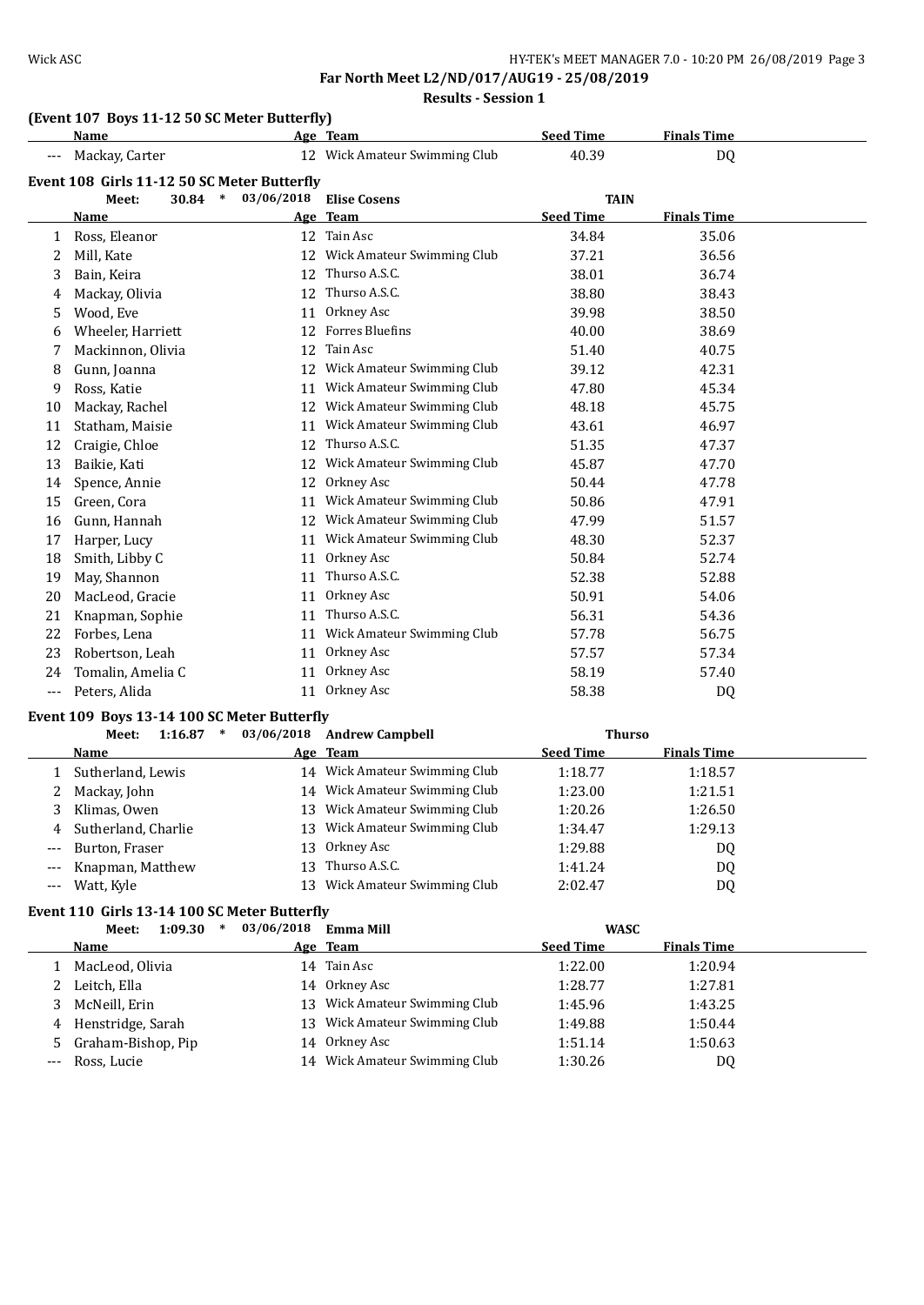**Results - Session 1**

|          | Event 111 Boys 15 & Over 100 SC Meter Butterfly<br>Name |            | Age Team                      | <b>Seed Time</b> | <b>Finals Time</b> |  |
|----------|---------------------------------------------------------|------------|-------------------------------|------------------|--------------------|--|
|          | 1 Ridgley, Tim                                          |            | 22 Thurso A.S.C.              | 1:04.93          | 1:03.78            |  |
|          | 2 Campbell, Andrew                                      |            | 15 Thurso A.S.C.              | 1:11.53          | 1:11.94            |  |
|          |                                                         |            |                               |                  |                    |  |
|          | Event 112 Girls 15 & Over 100 SC Meter Butterfly        |            |                               |                  |                    |  |
|          | Name                                                    |            | Age Team                      | <b>Seed Time</b> | <b>Finals Time</b> |  |
|          | 1 Williamson, Amy                                       |            | 15 Wick Amateur Swimming Club | 1:14.10          | 1:18.41            |  |
|          | 2 May, Rachel                                           |            | 15 Thurso A.S.C.              | 1:20.16          | 1:20.28            |  |
| 3        | Watt, Eve                                               |            | 15 Wick Amateur Swimming Club | 1:26.91          | 1:26.09            |  |
|          | Event 113 Boys 10 & Under 25 SC Meter Backstroke        |            |                               |                  |                    |  |
|          | $19.39$ *<br>Meet:                                      | 03/06/2018 | <b>George Hamer</b>           | <b>Nairn</b>     |                    |  |
|          | Name                                                    |            | Age Team                      | <b>Seed Time</b> | <b>Finals Time</b> |  |
|          | 1 Armitage, Jed                                         |            | 10 Thurso A.S.C.              | 21.05            | $19.23*$           |  |
| 2        | Senguler, Nebi                                          |            | 9 Wick Amateur Swimming Club  | 21.59            | 20.20              |  |
| 3        | Moodie, Logan                                           |            | 10 Wick Amateur Swimming Club | 23.00            | 20.94              |  |
| 4        | Westwood, Mackenzie                                     | 10         | Thurso A.S.C.                 | 21.16            | 21.42              |  |
| 5        | Douglas, Blair                                          | 9          | Thurso A.S.C.                 | 24.57            | 22.88              |  |
| 6        | Mackay, Alexander                                       | 10         | Wick Amateur Swimming Club    | 25.52            | 24.20              |  |
| 7        | Milligan, George                                        | 8          | Tain Asc                      | 26.43            | 24.26              |  |
| 8        | Wood, Ruari                                             | 9          | Orkney Asc                    | 26.09            | 24.94              |  |
| 9        | Gunn, Brodie                                            | 9          | Thurso A.S.C.                 | 28.07            | 26.88              |  |
| 10       | Burton, Craig                                           | 9          | Orkney Asc                    | 25.43            | 28.06              |  |
| 11       | Macnab, Lloyd                                           | 9          | Wick Amateur Swimming Club    | <b>NT</b>        | 28.57              |  |
| 12       | Robertson, Euan J                                       | 9          | Orkney Asc                    | 29.09            | 29.44              |  |
| $---$    | McNeill, Harry                                          |            | 9 Wick Amateur Swimming Club  | 24.15            | <b>DQ</b>          |  |
|          | Event 114 Girls 10 & Under 25 SC Meter Backstroke       |            |                               |                  |                    |  |
|          | 18.74 *<br>Meet:                                        | 03/06/2018 | <b>Alison Wood</b>            | <b>TAIN</b>      |                    |  |
|          | Name                                                    |            | Age Team                      | <b>Seed Time</b> | <b>Finals Time</b> |  |
| 1        | MacDougall, Emily                                       |            | 9 Thurso A.S.C.               | 21.99            | 20.62              |  |
| 2        | Campbell, Grace                                         |            | 10 Thurso A.S.C.              | 26.19            | 20.63              |  |
| 3        | Robertson, Eva                                          |            | 10 Wick Amateur Swimming Club | 21.31            | 21.06              |  |
| 4        | Coghill, Kirsten C                                      |            | 10 Thurso A.S.C.              | 22.39            | 21.42              |  |
| 5        | Innes, Katie                                            |            | 10 Wick Amateur Swimming Club | 24.55            | 21.69              |  |
| 6        | Edwards, Carla                                          |            | 10 Wick Amateur Swimming Club | 27.00            | 22.06              |  |
| 7        | Clapham, Jenna M                                        |            | 10 Orkney Asc                 | 22.57            | 22.14              |  |
| 8        | Norburn, Cerys L                                        |            | 10 Thurso A.S.C.              | 24.61            | 22.40              |  |
| 9        | Mackenzie, Alana                                        |            | 10 Thurso A.S.C.              | 34.07            | 23.39              |  |
| 10       | Tucker, Megan                                           | 8          | Wick Amateur Swimming Club    | 24.06            | 23.55              |  |
|          |                                                         |            |                               |                  |                    |  |
|          |                                                         | 10         |                               |                  |                    |  |
| 11       | Linklater, Rafi A                                       | 10         | Orkney Asc<br>Thurso A.S.C.   | 24.99            | 23.98              |  |
| 12       | Hunt, Daisy                                             | 10         | Thurso A.S.C.                 | 28.68            | 24.87              |  |
| 13       | Swanson, Freya                                          | 8          |                               | 24.99            | 24.92              |  |
| 14       | Waller, Esme                                            | 9          | Thurso A.S.C.                 | 30.06            | 25.29              |  |
| 15       | Buck, Sydney                                            |            | Orkney Asc                    | 27.90            | 25.56              |  |
| 16       | Frier, Emilie F                                         | 10         | Orkney Asc                    | 26.50            | 25.76              |  |
| 17       | Ross, Alana                                             | 10         | Thurso A.S.C.                 | 27.98            | 25.89              |  |
| 18       | Trueman, Beth                                           | 10<br>9    | Thurso A.S.C.                 | 31.95            | 26.07              |  |
| 19       | Donaldson, Elin I                                       |            | Orkney Asc                    | 28.63            | 26.47              |  |
| 20<br>21 | Darby, Lorna<br>Clapham, Rhian E                        | 8<br>8     | Thurso A.S.C.<br>Orkney Asc   | 28.33<br>27.15   | 27.57<br>30.96     |  |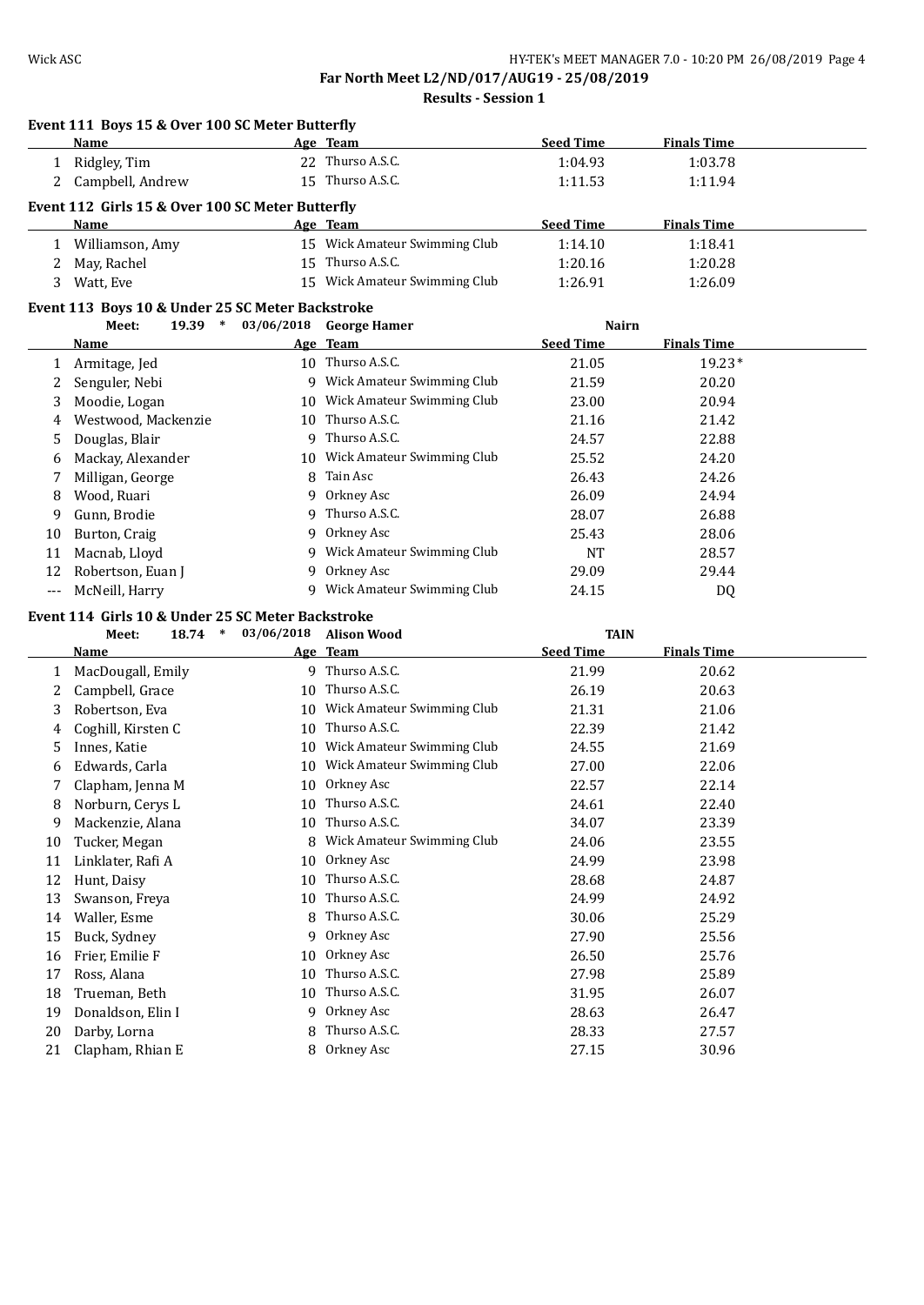## Wick ASC WICK ASC HY-TEK's MEET MANAGER 7.0 - 10:20 PM 26/08/2019 Page 5 **Far North Meet L2/ND/017/AUG19 - 25/08/2019**

## **Results - Session 1**

### **Event 115 Boys 11-12 50 SC Meter Backstroke**

|     | $\ast$<br>39.44<br>Meet: | 03/06/2018 | <b>Marcus Ritchie</b>      | <b>TAIN</b>      |                    |  |
|-----|--------------------------|------------|----------------------------|------------------|--------------------|--|
|     | Name                     |            | Age Team                   | <b>Seed Time</b> | <b>Finals Time</b> |  |
|     | Austin, Lewis            | 12         | Tain Asc                   | 33.00            | 33.47*             |  |
|     | Armitage, Tom            | 12         | Thurso A.S.C.              | 37.85            | $37.62*$           |  |
| 3   | Mackay, Carter           | 12         | Wick Amateur Swimming Club | 40.67            | 38.39*             |  |
| 4   | Hughes, Joshua           | 12         | Wick Amateur Swimming Club | 40.87            | 40.97              |  |
| 5.  | Meszka, Tomek            | 12         | Orkney Asc                 | 41.07            | 43.07              |  |
| 6   | Groundwater, Sam D       | 11         | Orkney Asc                 | 44.67            | 43.12              |  |
|     | Macleod, Louie           | 11         | Tain Asc                   | 47.59            | 45.94              |  |
| 8   | Gill, Joe                | 11         | Wick Amateur Swimming Club | 42.22            | 47.16              |  |
| 9   | McNeill, Ryan            | 11         | Wick Amateur Swimming Club | 46.13            | 47.20              |  |
| 10  | Campbell, Craig R        | 11         | Thurso A.S.C.              | 47.12            | 47.88              |  |
| 11  | Edwards, Owen            | 12         | Wick Amateur Swimming Club | 50.71            | 49.51              |  |
| 12  | Edwards, Rhys            | 12         | Wick Amateur Swimming Club | 50.60            | 49.87              |  |
| 13  | Bissett, Calum           | 11         | Wick Amateur Swimming Club | 46.09            | 50.80              |  |
| 14  | Booth, Morgan            | 12         | Wick Amateur Swimming Club | 51.59            | 52.01              |  |
| 15  | Mackillop, Max           | 11         | Wick Amateur Swimming Club | 52.44            | 53.63              |  |
| 16  | Begg, Robert             | 12         | Wick Amateur Swimming Club | 56.91            | 55.15              |  |
| 17  | Cooper, Fraser           | 12         | Orkney Asc                 | 55.35            | 55.88              |  |
| 18  | Meszka, Kuba             | 12         | Orkney Asc                 | 59.34            | 56.27              |  |
| --- | Williamson, Aiden        | 11         | Thurso A.S.C.              | 46.81            | DQ                 |  |

### **Event 116 Girls 11-12 50 SC Meter Backstroke**

| TAIN |
|------|
|      |

|         | Name              |    | Age Team                   | <b>Seed Time</b> | <b>Finals Time</b> |  |
|---------|-------------------|----|----------------------------|------------------|--------------------|--|
|         | Ross, Eleanor     | 12 | Tain Asc                   | 35.84            | 35.13              |  |
| 2       | Bain, Keira       | 12 | Thurso A.S.C.              | 38.91            | 38.29              |  |
| 3       | Mill, Kate        | 12 | Wick Amateur Swimming Club | 39.22            | 38.61              |  |
| $*_{4}$ | Wood. Eve         | 11 | Orkney Asc                 | 38.84            | 39.75              |  |
| $*_{4}$ | Wheeler, Harriett | 12 | <b>Forres Bluefins</b>     | 39.53            | 39.75              |  |
| 6       | Mackay, Olivia    | 12 | Thurso A.S.C.              | 41.38            | 42.12              |  |
|         | Spence, Annie     | 12 | Orkney Asc                 | 43.71            | 42.80              |  |
| 8       | Gunn, Joanna      | 12 | Wick Amateur Swimming Club | 40.33            | 42.94              |  |
| 9       | Craigie, Chloe    | 12 | Thurso A.S.C.              | 45.27            | 43.57              |  |
| 10      | Statham, Maisie   | 11 | Wick Amateur Swimming Club | 43.92            | 44.47              |  |
| 11      | MacLeod, Gracie   | 11 | Orkney Asc                 | 45.59            | 45.46              |  |
| 12      | May, Shannon      | 11 | Thurso A.S.C.              | 45.41            | 46.13              |  |
| 13      | Baikie, Kati      | 12 | Wick Amateur Swimming Club | 45.75            | 46.70              |  |
| 14      | Smith, Libby C    | 11 | Orkney Asc                 | 45.20            | 47.10              |  |
| 15      | Harper, Lucy      | 11 | Wick Amateur Swimming Club | 49.62            | 50.00              |  |
| 16      | Robertson, Leah   | 11 | Orkney Asc                 | 50.19            | 50.61              |  |
| 17      | Forbes, Lena      | 11 | Wick Amateur Swimming Club | 51.80            | 50.93              |  |
| 18      | Knapman, Sophie   | 11 | Thurso A.S.C.              | 49.36            | 51.50              |  |
| 19      | Tomalin, Amelia C | 11 | Orkney Asc                 | 59.98            | 52.69              |  |
| 20      | Peters, Alida     | 11 | Orkney Asc                 | 53.15            | 53.70              |  |
| 21      | Ross, Katie       | 11 | Wick Amateur Swimming Club | 50.51            | 54.00              |  |
| 22      | Green, Cora       | 11 | Wick Amateur Swimming Club | 53.72            | 54.20              |  |
| 23      | Shearer, Katie    | 11 | Wick Amateur Swimming Club | NT               | 56.73              |  |
| ---     | Mackinnon, Olivia | 12 | Tain Asc                   | 43.78            | D <sub>0</sub>     |  |